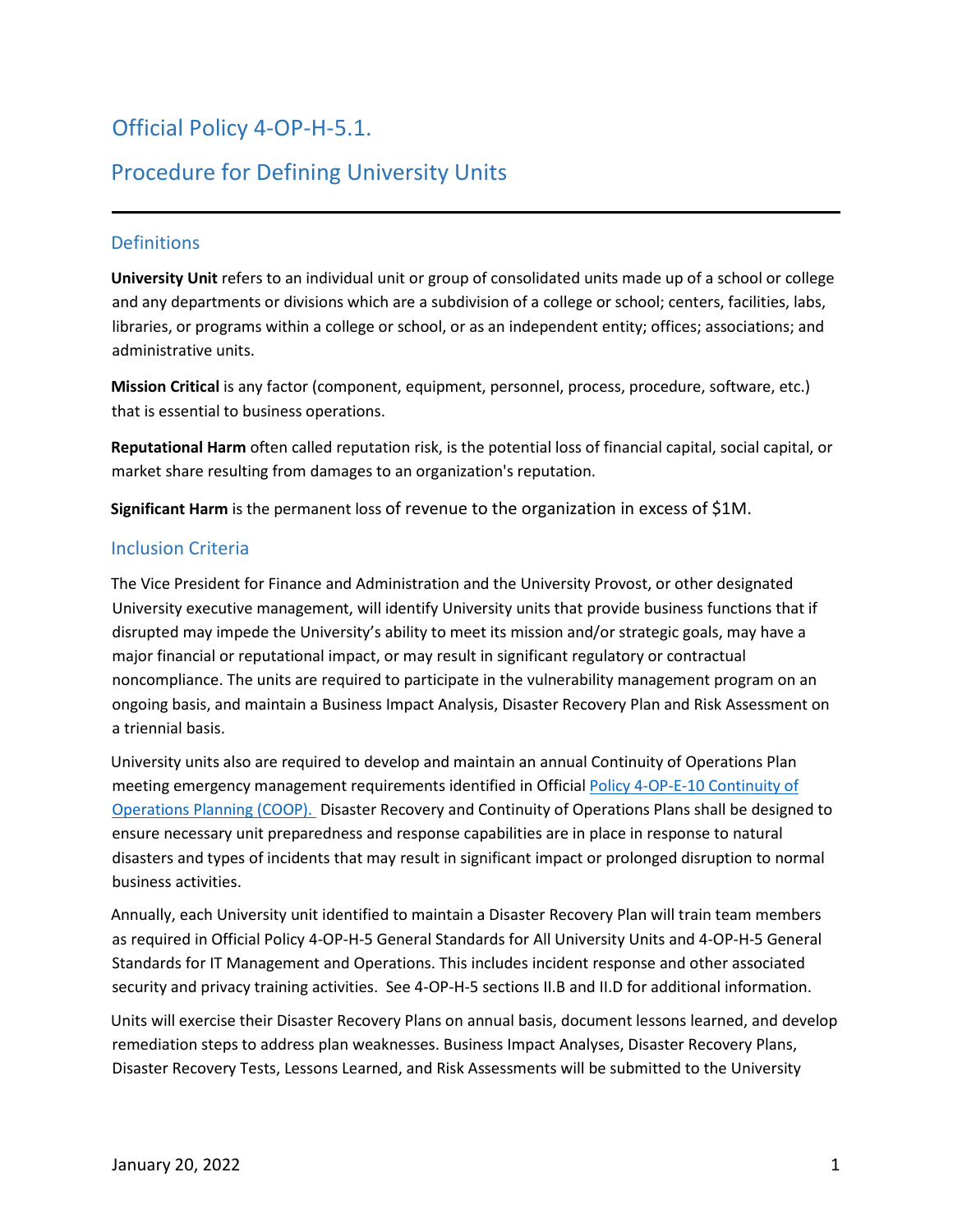Chief Information Security Officer in the Information Security and Privacy Office for review by the end of the calendar year as referenced in the Alternating Three-Year Cycle.

## University Units by Officer

The following University Units are identified as meeting the inclusion criteria and are required to comply with the official policy and procedure. The Units have been consolidated, where feasible, to align with the University's organizational structure and the functions they provide for their parent organization.

| <b>Consolidated University Unit</b>                                         | <b>Parent Organization</b>         | Officer, Vice President   |
|-----------------------------------------------------------------------------|------------------------------------|---------------------------|
| Office of Compliance and Ethics                                             | Office of the President            | <b>Richard McCullough</b> |
| Office of Inspector General Services                                        | Office of the President            | <b>Richard McCullough</b> |
| <b>Student Veterans Center</b>                                              | Office of the President            | <b>Richard McCullough</b> |
| Office of the General Counsel                                               | Office of the President            | Carolyn Egan              |
| <b>University Communications</b>                                            | Office of the President -          | Dennis Schnittker         |
|                                                                             | <b>Assistant Vice President</b>    |                           |
| University Relations, Opening Nights                                        | Office of the President -          | <b>Elizabeth Hirst</b>    |
|                                                                             | <b>Associate Vice President</b>    |                           |
| University Advancement - FSU                                                | Office of the President -          | Andy Jhanji               |
| Alumni Association, FSU Foundation,                                         | <b>Interim Vice President</b>      |                           |
| <b>FSU Real Estate Foundation</b><br><b>Athletics and Seminole Boosters</b> |                                    |                           |
| Intercollegiate Athletics and FSU                                           | Office of the President            | <b>Michael Alford</b>     |
| <b>Athletics Association</b>                                                |                                    |                           |
| <b>Campus Recreation</b>                                                    | <b>Division of Student Affairs</b> | Amy Hecht                 |
| <b>Career Center</b>                                                        | <b>Division of Student Affairs</b> | Amy Hecht                 |
| Center for Global Engagement                                                | <b>Division of Student Affairs</b> | Amy Hecht                 |
| Dean of Students, Counseling &                                              |                                    |                           |
| <b>Psychological Services Center</b>                                        | <b>Division of Student Affairs</b> | Amy Hecht                 |
| Office of the Vice President for                                            |                                    |                           |
| Student Affairs, Oglesby Union,                                             |                                    |                           |
| Center for Leadership and Social                                            | <b>Division of Student Affairs</b> | Amy Hecht                 |
| Change, Student Government and                                              |                                    |                           |
| Advocacy                                                                    |                                    |                           |
| <b>University Health Services</b>                                           | <b>Division of Student Affairs</b> | Amy Hecht                 |
| <b>University Housing</b>                                                   | <b>Division of Student Affairs</b> | Amy Hecht                 |
| Center for Advanced Power Systems,                                          | Division of Research -             |                           |
| <b>High Performance Materials</b>                                           | <b>Interim Vice President</b>      | Laurel Fulkerson          |
| Institute                                                                   |                                    |                           |
| FSU Coastal and Marine Laboratory                                           | Division of Research -             | Laurel Fulkerson          |
|                                                                             | <b>Interim Vice President</b>      |                           |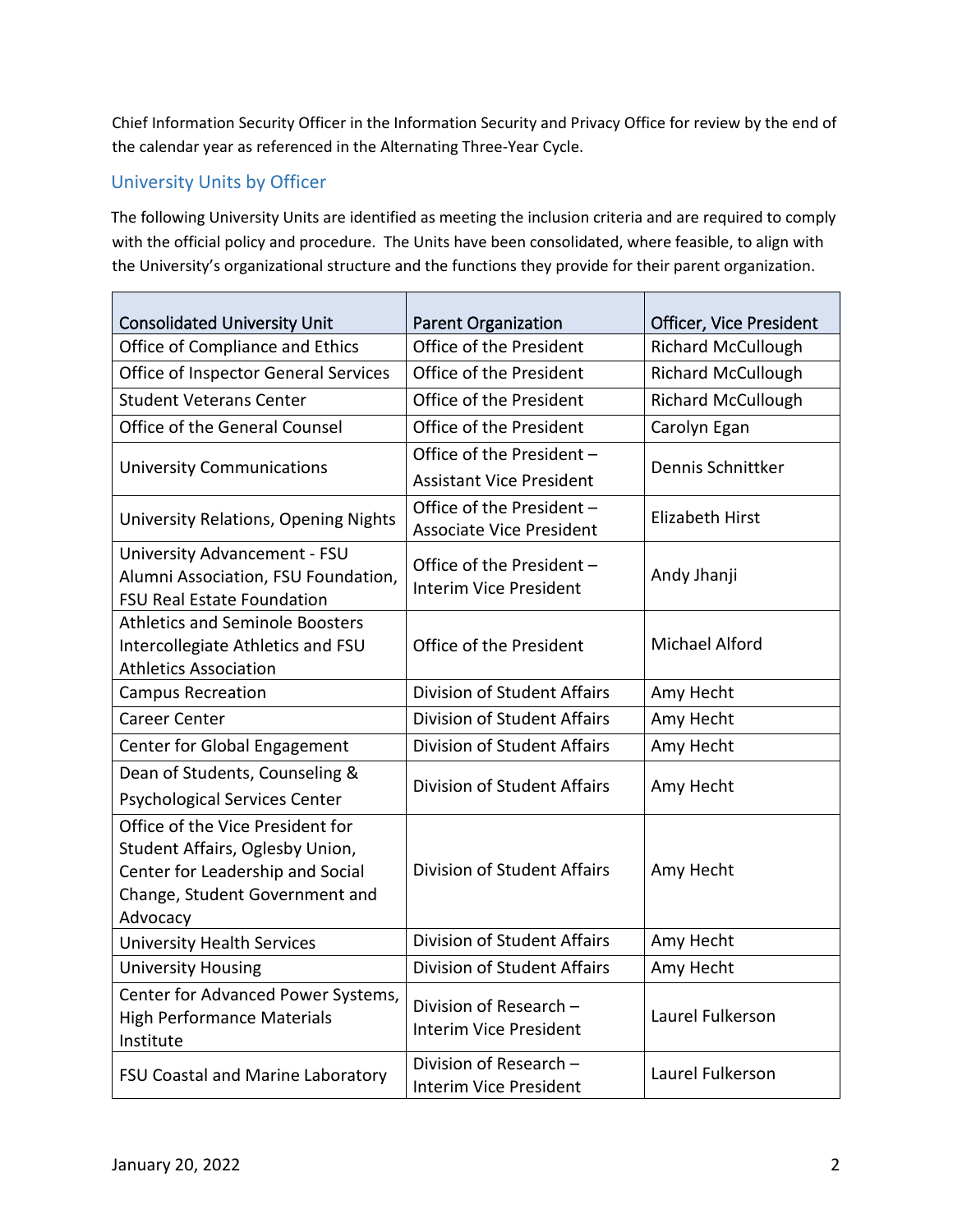| <b>Consolidated University Unit</b>        | <b>Parent Organization</b>    | Officer, Vice President |
|--------------------------------------------|-------------------------------|-------------------------|
| Florida Center for Reading Research        | Division of Research -        | Laurel Fulkerson        |
| (FCRR)                                     | <b>Interim Vice President</b> |                         |
| Future Fuels Institute, National High      | Division of Research -        | Laurel Fulkerson        |
| <b>Magnetic Field Laboratory</b>           | <b>Interim Vice President</b> |                         |
| Office of the Vice President for           |                               |                         |
| Research (OVPR)                            |                               | Laurel Fulkerson        |
| ■ Clinical Research Advancement            |                               |                         |
| Laboratory Animal Resources                |                               |                         |
| Office of Commercialization                |                               |                         |
| Office of Human Subjects                   | Division of Research -        |                         |
| Protection                                 | <b>Interim Vice President</b> |                         |
| Research Compliance, Federal               |                               |                         |
| Relations                                  |                               |                         |
| Research Development                       |                               |                         |
| Research Foundation                        |                               |                         |
| ■ Sponsored Research                       |                               |                         |
| <b>Administration (SRA)</b>                |                               |                         |
|                                            | Division of Finance and       |                         |
| <b>Budget Office</b>                       | Administration - Vice         | Kyle Clark              |
|                                            | President                     |                         |
| Controller's Office, Procurement           | Division of Finance and       |                         |
| Services, University Business              | Administration - Vice         | Kyle Clark              |
| Administrators                             | President                     |                         |
|                                            | Division of Finance and       | Kyle Clark              |
| <b>Facilities</b>                          | Administration - Vice         |                         |
|                                            | President                     |                         |
|                                            | Division of Finance and       |                         |
| <b>Human Resources</b>                     | Administration - Vice         | Kyle Clark              |
|                                            | President                     |                         |
| <b>Office of Business Services</b>         | Division of Finance and       |                         |
|                                            | Administration - Vice         | Kyle Clark              |
|                                            | President                     |                         |
| <b>Public Safety</b>                       | Division of Finance and       |                         |
|                                            | Administration - Vice         | Kyle Clark              |
|                                            | President                     |                         |
| <b>Transportation and Parking Services</b> | Division of Finance and       |                         |
|                                            | Administration - Vice         | Kyle Clark              |
|                                            | President                     |                         |
| <b>WFSU Public Broadcasting Center</b>     | Division of Finance and       | Kyle Clark              |
|                                            | Administration - Vice         |                         |
|                                            | President                     |                         |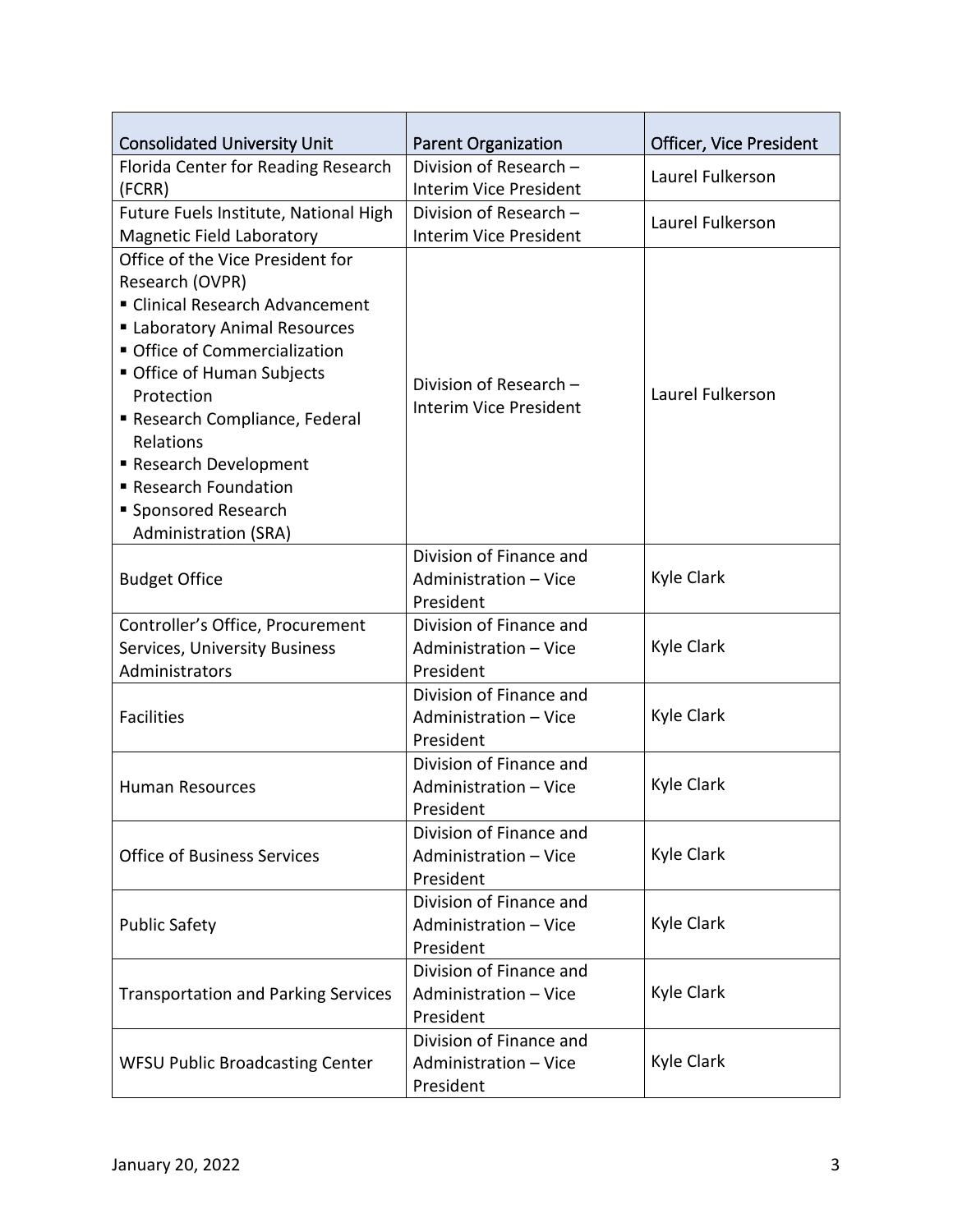| <b>Consolidated University Unit</b>                                                                                                                                                                                                                                                                                                                                                                                                                                                                                                                                                                                                                                                                                                                                                                                                                                                                                                                                                                                                      | <b>Parent Organization</b>                                                       | Officer, Vice President |
|------------------------------------------------------------------------------------------------------------------------------------------------------------------------------------------------------------------------------------------------------------------------------------------------------------------------------------------------------------------------------------------------------------------------------------------------------------------------------------------------------------------------------------------------------------------------------------------------------------------------------------------------------------------------------------------------------------------------------------------------------------------------------------------------------------------------------------------------------------------------------------------------------------------------------------------------------------------------------------------------------------------------------------------|----------------------------------------------------------------------------------|-------------------------|
| College of Arts and Sciences Group 1:<br>■ Anthropology<br><b>Biological Sciences</b><br>■ Center for Ocean-Atmospheric<br>Prediction Studies (COAPS) &<br>Florida Climate Institute<br>• Chemistry & Biochemistry<br>• Classics<br>■ Computer Science<br>" Dean's Office, Interdisciplinary<br>Data Science, FSU Teach, Office of<br><b>Stem Teaching Activities (OSTA)</b><br>$\blacksquare$ English<br>■ Earth, Ocean, and Atmospheric<br><b>Sciences</b><br>History, Women's Studies, Reichelt<br>Oral History, WWII Institute,<br>Napoleon Institute<br>College of Arts and Sciences Group 2:<br>Institute of Molecular Biophysics<br>■ Mathematics<br>" Modern Languages, Middle East<br>Center<br>■ Philosophy<br>Physics, Geophysical Fluid<br><b>Dynamics Institute</b><br>· Psychology, Neuroscience<br>Religion, Program Humanities<br><b>- Reserve Officer Training Corps</b><br>(ROTC), Aerospace Studies,<br><b>Military Science</b><br><b>Scientific Computing</b><br><b>Statistics, Statistical Consulting</b><br>Center | Division of Academic Affairs -<br><b>Provost and Executive Vice</b><br>President | Jim Clark               |
| College of Communication &<br>Information                                                                                                                                                                                                                                                                                                                                                                                                                                                                                                                                                                                                                                                                                                                                                                                                                                                                                                                                                                                                | Division of Academic Affairs -<br><b>Provost and Executive Vice</b><br>President | Jim Clark               |
| College of Fine Arts, Dedman College<br>of Hospitality                                                                                                                                                                                                                                                                                                                                                                                                                                                                                                                                                                                                                                                                                                                                                                                                                                                                                                                                                                                   | Division of Academic Affairs -<br><b>Provost and Executive Vice</b><br>President | Jim Clark               |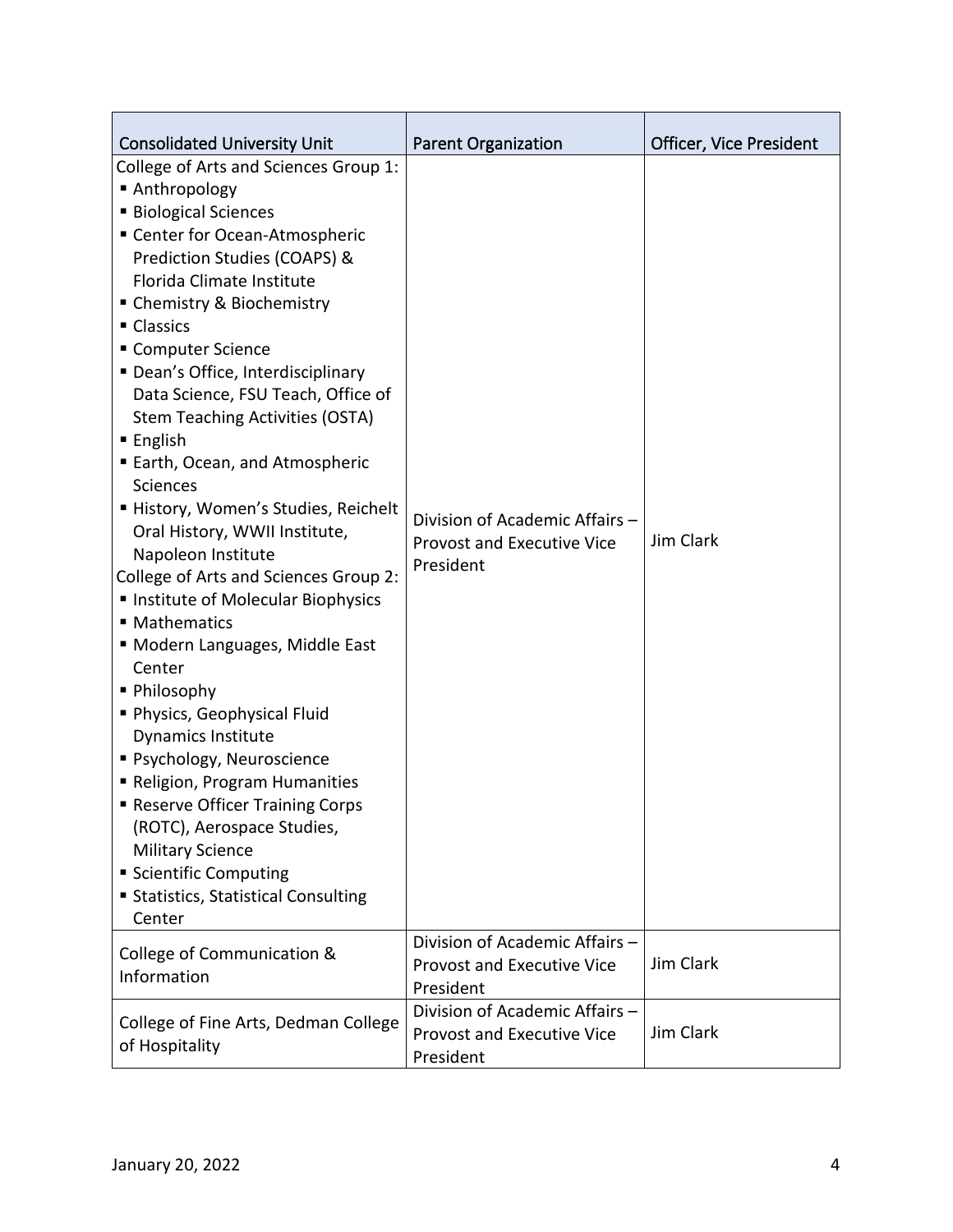| <b>Consolidated University Unit</b>           | <b>Parent Organization</b>        | Officer, Vice President |
|-----------------------------------------------|-----------------------------------|-------------------------|
|                                               | Division of Academic Affairs -    |                         |
| College of Law                                | <b>Provost and Executive Vice</b> | Jim Clark               |
|                                               | President                         |                         |
|                                               | Division of Academic Affairs -    |                         |
| College of Criminology & Criminal             | <b>Provost and Executive Vice</b> | Jim Clark               |
| Justice                                       |                                   |                         |
|                                               | President                         |                         |
| College of Engineering, Florida               | Division of Academic Affairs -    | Jim Clark               |
| <b>Center for Advanced Aero-</b>              | <b>Provost and Executive Vice</b> |                         |
| Propulsion (FCAAP)                            | President                         |                         |
| College of Health and Human                   | Division of Academic Affairs -    |                         |
| <b>Sciences</b>                               | <b>Provost and Executive Vice</b> | Jim Clark               |
|                                               | President                         |                         |
|                                               | Division of Academic Affairs -    |                         |
| <b>College of Medicine</b>                    | <b>Provost and Executive Vice</b> | Jim Clark               |
|                                               | President                         |                         |
|                                               | Division of Academic Affairs -    |                         |
| <b>College of Motion Picture Arts</b>         | <b>Provost and Executive Vice</b> | Jim Clark               |
|                                               | President                         |                         |
|                                               | Division of Academic Affairs -    |                         |
| <b>College of Music</b>                       | <b>Provost and Executive Vice</b> | Jim Clark               |
|                                               | President                         |                         |
|                                               | Division of Academic Affairs -    |                         |
| <b>College of Nursing</b>                     | <b>Provost and Executive Vice</b> | Jim Clark               |
|                                               | President                         |                         |
|                                               | Division of Academic Affairs -    |                         |
| College of Social Sciences & Public<br>Policy | <b>Provost and Executive Vice</b> | Jim Clark               |
|                                               | President                         |                         |
| College of Social Work                        | Division of Academic Affairs -    |                         |
|                                               | Provost and Executive Vice        | Jim Clark               |
|                                               | President                         |                         |
| Critical Thinking, Dunlap Center for          | Division of Academic Affairs -    |                         |
| Student Success, Institutional                | <b>Provost and Executive Vice</b> | Jim Clark               |
| Research                                      | President                         |                         |
| Graduate School, International                | Division of Academic Affairs -    |                         |
| Programs (Including Branch                    | <b>Provost and Executive Vice</b> | Jim Clark               |
| Campuses), Undergraduate Studies              | President                         |                         |
| Institute of Science and Public               | Division of Academic Affairs -    |                         |
| Affairs (ISPA), Learning Systems              | <b>Provost and Executive Vice</b> | Jim Clark               |
| Institute (LSI)                               | President                         |                         |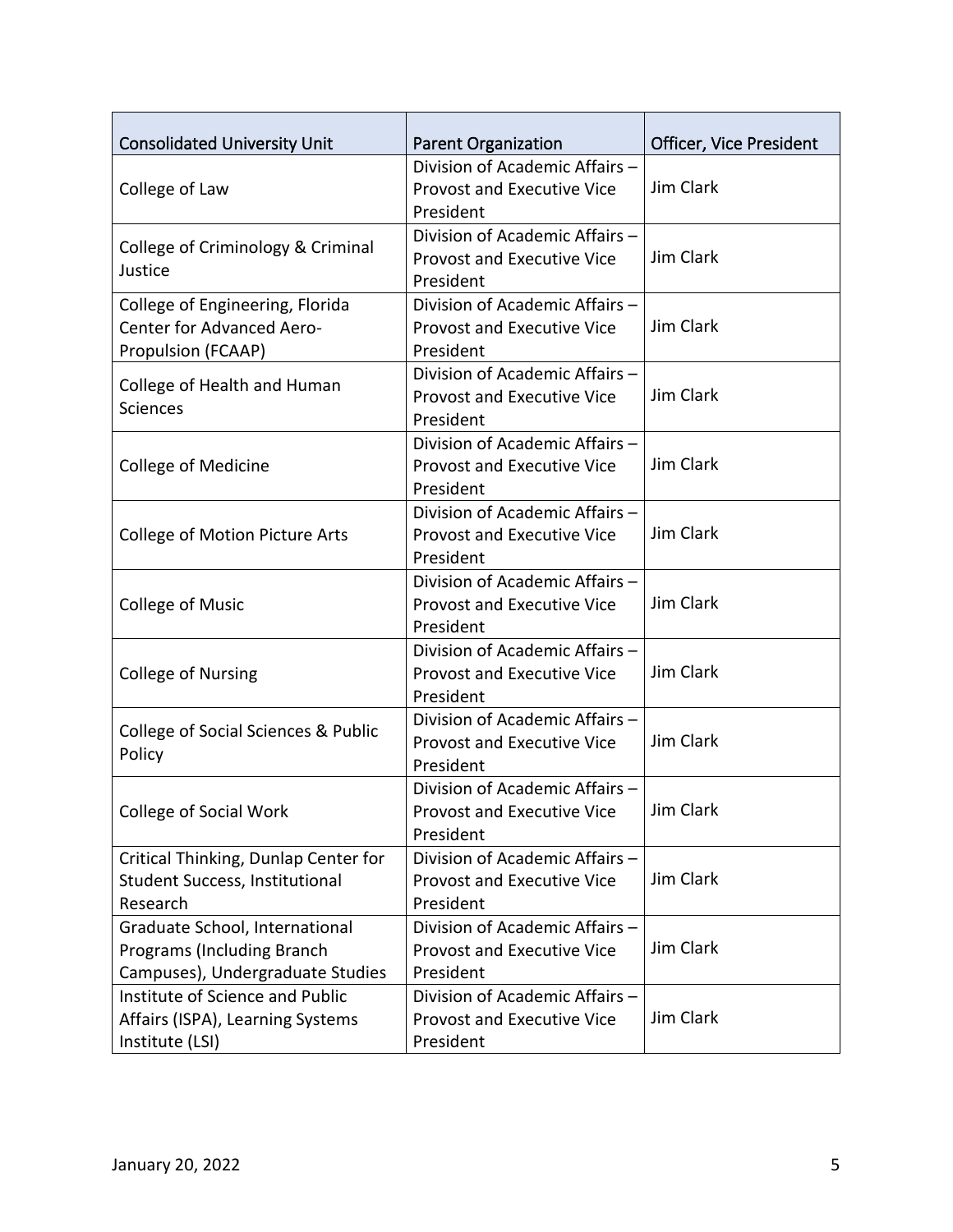| <b>Consolidated University Unit</b>                          | <b>Parent Organization</b>                                                       | <b>Officer, Vice President</b> |
|--------------------------------------------------------------|----------------------------------------------------------------------------------|--------------------------------|
| <b>Information Technology Services</b><br>(ITS)              | Division of Academic Affairs -<br><b>Provost and Executive Vice</b><br>President | Jim Clark                      |
| Jim Moran College of<br>Entrepreneurship                     | Division of Academic Affairs -<br><b>Provost and Executive Vice</b><br>President | Jim Clark                      |
| Office of Distance Learning,<br><b>Enrollment Management</b> | Division of Academic Affairs -<br><b>Provost and Executive Vice</b><br>President | Jim Clark                      |
| Panama City Campus                                           | Division of Academic Affairs -<br><b>Provost and Executive Vice</b><br>President | Jim Clark                      |
| The Ringling                                                 | Division of Academic Affairs -<br><b>Provost and Executive Vice</b><br>President | Jim Clark                      |
| <b>University Libraries</b>                                  | Division of Academic Affairs -<br>Provost and Executive Vice<br>President        | Jim Clark                      |

## University Unit Rotation – Alternating Three-Year Cycle

Disaster Recovery Plans, Business Impact Analysis and Risk Assessments will be rotated on a continuous 3-year cycle, with Year 1 starting in 2021, Year 2 starting in 2022, and Year 3 starting in 2023:

Year 1: Disaster Recovery Plan and Business Impact Analysis Due

Year 2: Risk Assessment Due

Year 3: Nothing Due

- 1. Budget Office
- 2. Center Global Engagement
- 3. College of Business
- 4. College of Communication and Information
- 5. College of Education
- 6. College of Health and Human Sciences
- 7. College of Law
- 8. College of Medicine
- 9. College of Motion Picture Arts
- 10. Controller's Office, Procurement Services, University Business Administrators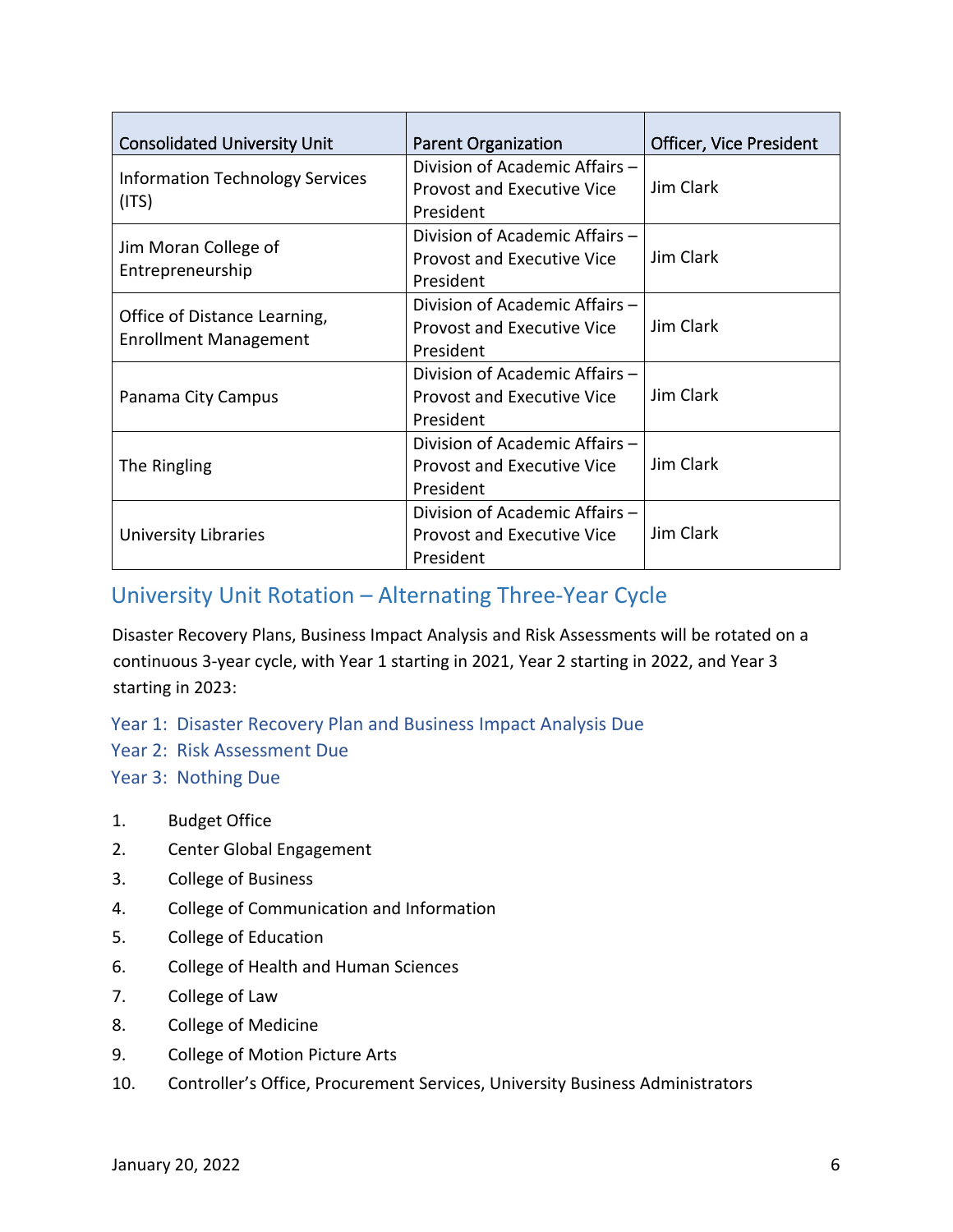- 11. Dean of Students, Counseling & Psychological Services Center
- 12. General Counsel
- 13. Office of Business Services
- 14. Office of Vice President for Research (OVPR)
- 15. Panama City Campus
- 16. University Communications, Government Relations, Opening Nights
- 17. University Libraries
- Year 1: Nothing Due
- Year 2: Disaster Recovery Plan and Business Impact Analysis Due
- Year 3: Risk Assessment Due
- 1. Career Center
- 2. College of Arts and Sciences Group 1: Anthropology, Biological Sciences, Chemistry & Biochemistry, Classics, Center for Ocean-Atmospheric Prediction Studies (COAPS) & Florida Climate Institute, Computer Science, Dean's Office, Interdisciplinary Data Science, FSU Teach, Office of STEM Teaching Activities (OSTA), English, Earth Ocean and Atmospheric Sciences, History, Women's Studies, Reichelt Oral History, WWII Institute, Napoleon Institute.
- 3. College of Criminology and Criminal Justice
- 4. College of Fine Arts, Dedman College of Hospitality
- 5. College of Nursing
- 6. College of Social Sciences & Public Policy
- 7. College of Social Work
- 8. Critical Thinking, Dunlap Student Success Center, Institutional Research (IR)
- 9. FSU Coastal and Marine Laboratory
- 10. Institute of Science and Public Affairs (ISPA), Learning Systems Institute (LSI)
- 11. Graduate School, International Programs, Undergraduate Studies
- 12. Jim Moran College of Entrepreneurship
- 13. Office of Compliance and Ethics
- 14. Student Veterans Center
- 15. The Ringling
- 16. University Advancement FSU Alumni Association, FSU Foundation, FSU Real Estate Foundation
- Year 1: Risk Assessment Due
- Year 2: Nothing Due